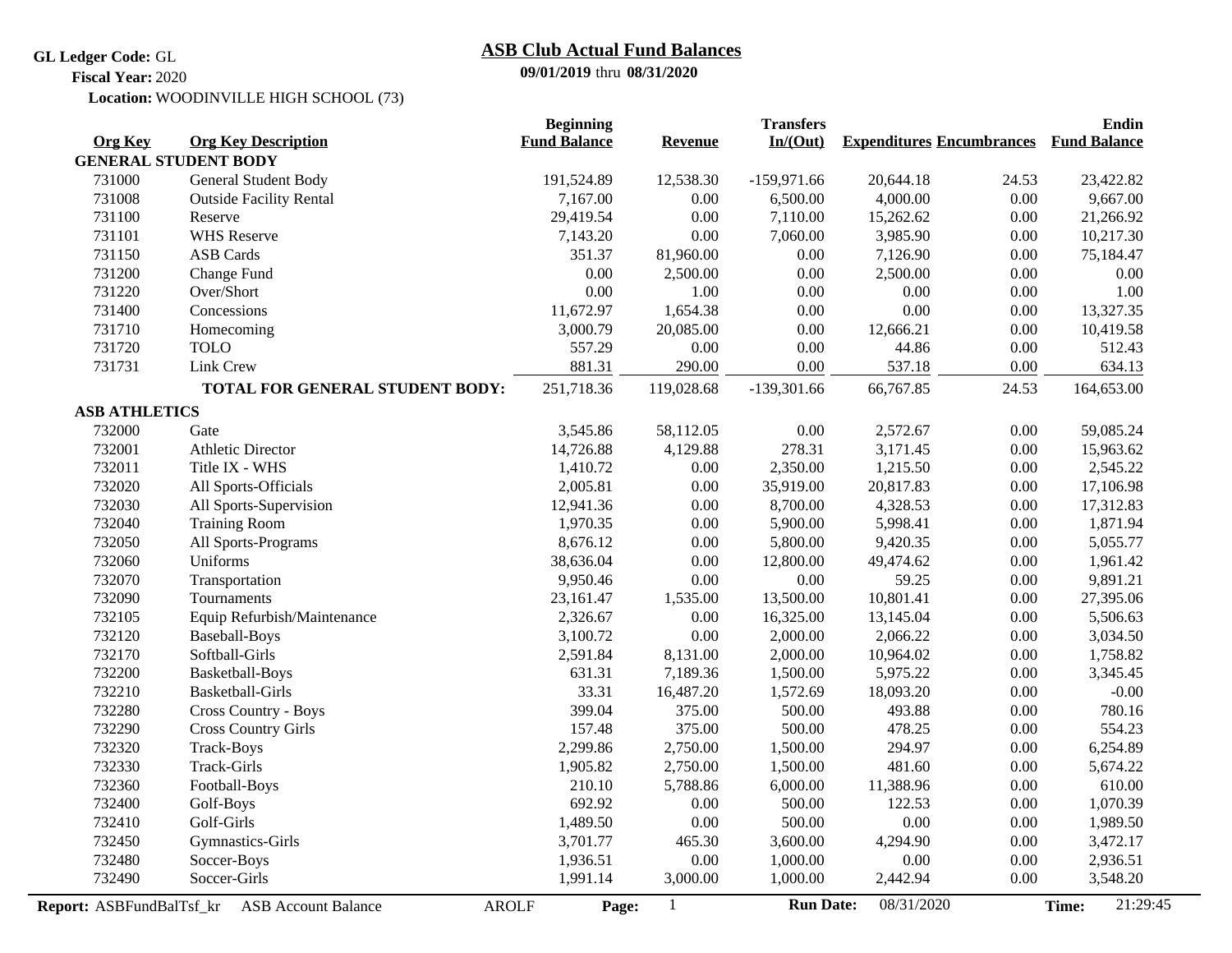## **GL Ledger Code:** GL

## **ASB Club Actual Fund Balances**

**09/01/2019** thru **08/31/2020**

Location: WOODINVILLE HIGH SCHOOL (73) **Fiscal Year:** 2020

|                          |                                            | <b>Beginning</b>    |                  | <b>Transfers</b> |                                  |           | <b>Endin</b>        |  |
|--------------------------|--------------------------------------------|---------------------|------------------|------------------|----------------------------------|-----------|---------------------|--|
| <b>Org Key</b>           | <b>Org Key Description</b>                 | <b>Fund Balance</b> | <b>Revenue</b>   | In/(Out)         | <b>Expenditures Encumbrances</b> |           | <b>Fund Balance</b> |  |
| 732520                   | Swimming-Boys                              | 1,944.27            | $0.00\,$         | 500.00           | 35.58                            | 0.00      | 2,408.69            |  |
| 732530                   | Swimming-Girls                             | 0.12                | 0.00             | 149.00           | 76.14                            | 0.00      | 72.98               |  |
| 732560                   | Tennis-Boys                                | 3,692.31            | 0.00             | 1,100.00         | 201.00                           | 0.00      | 4,591.31            |  |
| 732570                   | Tennis-Girls                               | 2,666.80            | 0.00             | 1,100.00         | 589.93                           | 0.00      | 3,176.87            |  |
| 732620                   | Volleyball-Girls                           | 1,912.32            | 4,736.65         | 3,081.00         | 8,881.09                         | 0.00      | 848.88              |  |
| 732630                   | Wrestling-CoED                             | 733.27              | 3,447.75         | 2,500.00         | 6,302.85                         | 0.00      | 378.17              |  |
| 732660                   | <b>Badminton-Women</b>                     | 561.85              | 108.00           | 1,000.00         | 808.73                           | 0.00      | 861.12              |  |
|                          | <b>TOTAL FOR ASB ATHLETICS:</b>            | 152,004.00          | 119,381.05       | 134,675.00       | 194,997.07                       | 0.00      | 211,062.98          |  |
| <b>ASB CLASSES</b>       |                                            |                     |                  |                  |                                  |           |                     |  |
| 733019                   | Class of 2019                              | 2,622.25            | 0.00             | 0.00             | 0.00                             | 0.00      | 2,622.25            |  |
| 733020                   | Class of 2020                              | 7,439.35            | 15,791.00        | $0.00\,$         | 12,234.00                        | 0.00      | 10,996.35           |  |
| 733021                   | Class of 2021                              | 2,238.56            | 8,400.25         | $0.00\,$         | 4,796.88                         | 0.00      | 5,841.93            |  |
| 733022                   | Class of 2022                              | 756.25              | 169.00           | 0.00             | 30.00                            | 0.00      | 895.25              |  |
| 733023                   | Class of 2023                              | 0.00                | 312.00           | 0.00             | 193.10                           | 0.00      | 118.90              |  |
| 733120                   | Senior Class                               | 50.00               | 0.00             | $-50.00$         | 0.00                             | 0.00      | 0.00                |  |
|                          | <b>TOTAL FOR ASB CLASSES:</b>              | 13,106.41           | 24,672.25        | $-50.00$         | 17,253.98                        | 0.00      | 20,474.68           |  |
| <b>ASB CLUBS</b>         |                                            |                     |                  |                  |                                  |           |                     |  |
| 734410                   | <b>Band</b>                                | 14,013.91           | 6,363.00         | 500.00           | 6,792.44                         | 0.00      | 14,084.47           |  |
| 734430                   | Choir                                      | 2,722.94            | 4,625.25         | 250.00           | 5,376.11                         | 0.00      | 2,222.08            |  |
| 734510                   | Yearbook                                   | 100,638.66          | 72,545.00        | 0.00             | 40,854.71                        | 76,140.00 | 56,188.95           |  |
| 734530                   | Journalsim Club                            | $0.00\,$            | 254.25           | 0.00             | 30.00                            | 0.00      | 224.25              |  |
| 734600                   | Drama - Performance                        | 26,100.09           | 27,861.00        | $-740.60$        | 46,695.92                        | 0.00      | 6,524.57            |  |
| 734611                   | Drama - Thespian Club                      | 408.40              | 968.00           | 740.60           | 1,550.00                         | 0.00      | 567.00              |  |
| 734620                   | Debate                                     | 1,842.64            | 342.00           | 500.00           | 1,086.43                         | 0.00      | 1,598.21            |  |
| 734710                   | Art Club                                   | 694.11              | 491.00           | 0.00             | 30.00                            | 0.00      | 1,155.11            |  |
| 734717                   | Women of Influence                         | 0.00                | 120.00           | 0.00             | 0.00                             | 0.00      | 120.00              |  |
| 734722                   | French Club                                | 352.97              | 0.00             | 0.00             | 0.00                             | 0.00      | 352.97              |  |
| 734723                   | Spanish Club                               | 2,570.75            | 260.00           | 0.00             | 656.67                           | 0.00      | 2,174.08            |  |
| 734724                   | German Club                                | 194.09              | 225.00           | 0.00             | 180.65                           | 0.00      | 238.44              |  |
| 734726                   | Japanese Club                              | 0.00                | 240.00           | 0.00             | 0.00                             | 0.00      | 240.00              |  |
| 734728                   | American Sign Language Club                | 0.00                | 305.90           | 0.00             | 30.00                            | 0.00      | 275.90              |  |
| 734730                   | Math Club                                  | 150.08              | 162.00           | 500.00           | 609.00                           | 0.00      | 203.08              |  |
| 734748                   | LaCrosse - Men                             | 15,324.26           | 16,944.54        | 0.00             | 27,126.66                        | 0.00      | 5,142.14            |  |
| 734754                   | Lacrosse - Women                           | 2.56                | 2,100.00         | $0.00\,$         | 2,100.00                         | 0.00      | 2.56                |  |
| 734760                   | Science Club                               | 930.57              | 638.47           | 0.00             | 625.79                           | 0.00      | 943.25              |  |
| 734769                   | <b>Remotely Operated Vehicle</b>           | 1,058.10            | 848.00           | $0.00\,$         | 1,599.68                         | 0.00      | 306.42              |  |
| 734779                   | <b>Health Occupation Students</b>          | 1,115.02            | 7,756.24         | 0.00             | 7,677.08                         | 0.00      | 1,194.18            |  |
| 734791                   | <b>FBLA</b>                                |                     | 14,721.00        | 0.00             | 10,031.87                        | 0.00      | 11,580.17           |  |
| 734792                   | Model UN Club                              | 1,753.46            | 19,847.48        | 0.00             | 19,561.02                        | 0.00      | 2,039.92            |  |
| Report: ASBFundBalTsf kr | <b>AROLF</b><br><b>ASB Account Balance</b> | Page:               | $\boldsymbol{2}$ | <b>Run Date:</b> | 08/31/2020                       |           | 21:29:45<br>Time:   |  |